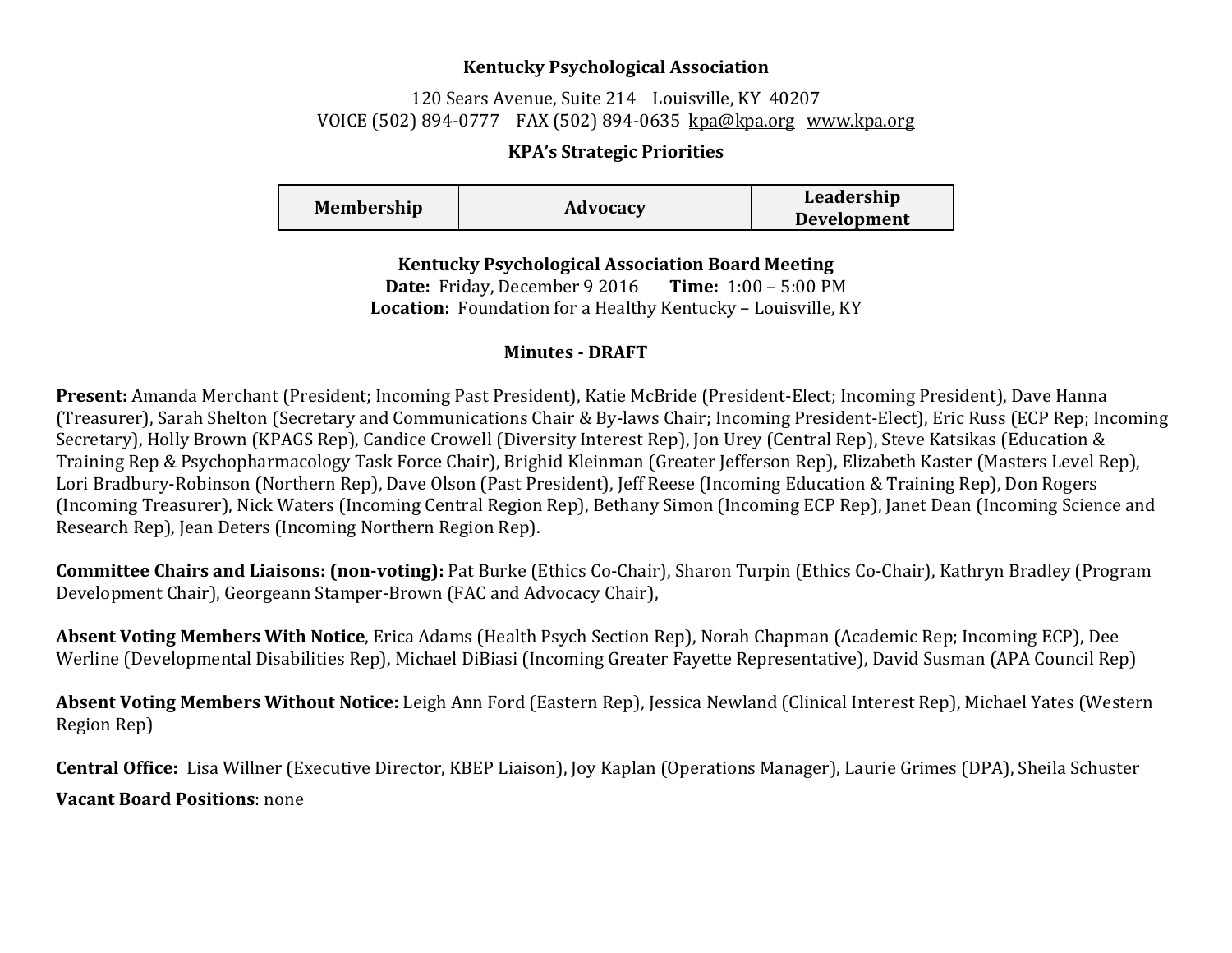| <b>TOPIC</b>                                                             |                                                                                                                                                                                                                                                                                                                                                                                                                                                                                                                                                                                                                                                                                                                                                      | <b>CONCLUSION</b>                                                                                                                                                                                                                                                                                                                                                                                                                                                                                        |
|--------------------------------------------------------------------------|------------------------------------------------------------------------------------------------------------------------------------------------------------------------------------------------------------------------------------------------------------------------------------------------------------------------------------------------------------------------------------------------------------------------------------------------------------------------------------------------------------------------------------------------------------------------------------------------------------------------------------------------------------------------------------------------------------------------------------------------------|----------------------------------------------------------------------------------------------------------------------------------------------------------------------------------------------------------------------------------------------------------------------------------------------------------------------------------------------------------------------------------------------------------------------------------------------------------------------------------------------------------|
| <b>Call to Order and</b><br>Roll Call/<br>President's<br><b>Remarks</b>  | Amanda Merchant called the meeting to order at 1:06 PM. Roll was<br>called and introductions were made.                                                                                                                                                                                                                                                                                                                                                                                                                                                                                                                                                                                                                                              | No motion was made.                                                                                                                                                                                                                                                                                                                                                                                                                                                                                      |
| <b>Approval of</b><br><b>Minutes from</b><br>9/9/16                      | Minutes were distributed prior to the meeting. No discussion or<br>corrections.                                                                                                                                                                                                                                                                                                                                                                                                                                                                                                                                                                                                                                                                      | A motion to approve the minutes was<br>made. Motion passed unanimously.                                                                                                                                                                                                                                                                                                                                                                                                                                  |
| Organizational<br>Leadership<br>Development:<br><b>Financial Report</b>  | Financial Report was distributed prior to the meeting. David Hanna<br>provided an overview of the report, and a discussion followed. No<br>changes were made.                                                                                                                                                                                                                                                                                                                                                                                                                                                                                                                                                                                        | A motion was made to accept the report.<br>Motion passed unanimously.                                                                                                                                                                                                                                                                                                                                                                                                                                    |
| Organizational<br>Leadership<br><b>Development: DPA</b><br><b>Report</b> | Report was distributed prior to the meeting. Grimes provided an update<br>on her perspective as DPA.                                                                                                                                                                                                                                                                                                                                                                                                                                                                                                                                                                                                                                                 | No motion was made.                                                                                                                                                                                                                                                                                                                                                                                                                                                                                      |
| <b>ACTION ITEM:</b><br><b>Budget Proposal</b>                            | Budget proposed for FY 2017 Jan.-Dec. was distributed prior to the<br>meeting. David Hanna provided an overview and explanation of the<br>proposal. The EC previously approved the proposed budget to be<br>tendered to the full board for a vote. An emphasis on the need to grow<br>membership for revenue growth was discussed.                                                                                                                                                                                                                                                                                                                                                                                                                   | A motion was made to approve the<br>budget. Motion passed unanimously.                                                                                                                                                                                                                                                                                                                                                                                                                                   |
| <b>ACTION ITEM:</b><br><b>KPA Legislative</b><br><b>Priorities</b>       | Willner and Schuster provided an update over the Dept. of Professional<br>Licensing's move to the Cabinet for Public Protections. This has<br>implications for the Kentucky Board of Examiners of Psychology thus<br>Psychologists in Kentucky. These implications were discussed at length.<br>An update was provided on changes to the requirements for mandated<br>Domestic Violence reporting. Mandated reporting of Domestic Violence<br>has been altered to require education on resources for assistance. Other<br>KPA Legislative Priorities as previously identified were briefly<br>reviewed. Stamper-Brown confirmed that these initiatives are<br>consistent with results from the membership survey on legislative-<br>advocacy issues. | The issue of Licensure Board<br>consolidation will be added to the list of<br>KPA Legislative Priorities. KPA's DPA will<br>send out an official statement about this<br>that other KPA leadership may utilize in<br>their communications to ensure<br>consistency and accuracy of the message<br>to KPA membership and to the public.<br>Motion was made to approve the KPA<br>Legislative Priorities amended to include<br>the new Licensure-Board consolidation<br>threat. Motion passed unanimously, |
| <b>ACTION ITEM:</b><br><b>KMHC Agenda</b>                                | Schuster discussed the difference between supporting KMHC initiatives<br>and in KPA's own legislative agenda. A brief discussion occurred about<br>KMHC priorities.                                                                                                                                                                                                                                                                                                                                                                                                                                                                                                                                                                                  | A motion was made to "sign on" to the<br>KMHC Legislative priorities for 2017.<br>Motion approved unanimously.                                                                                                                                                                                                                                                                                                                                                                                           |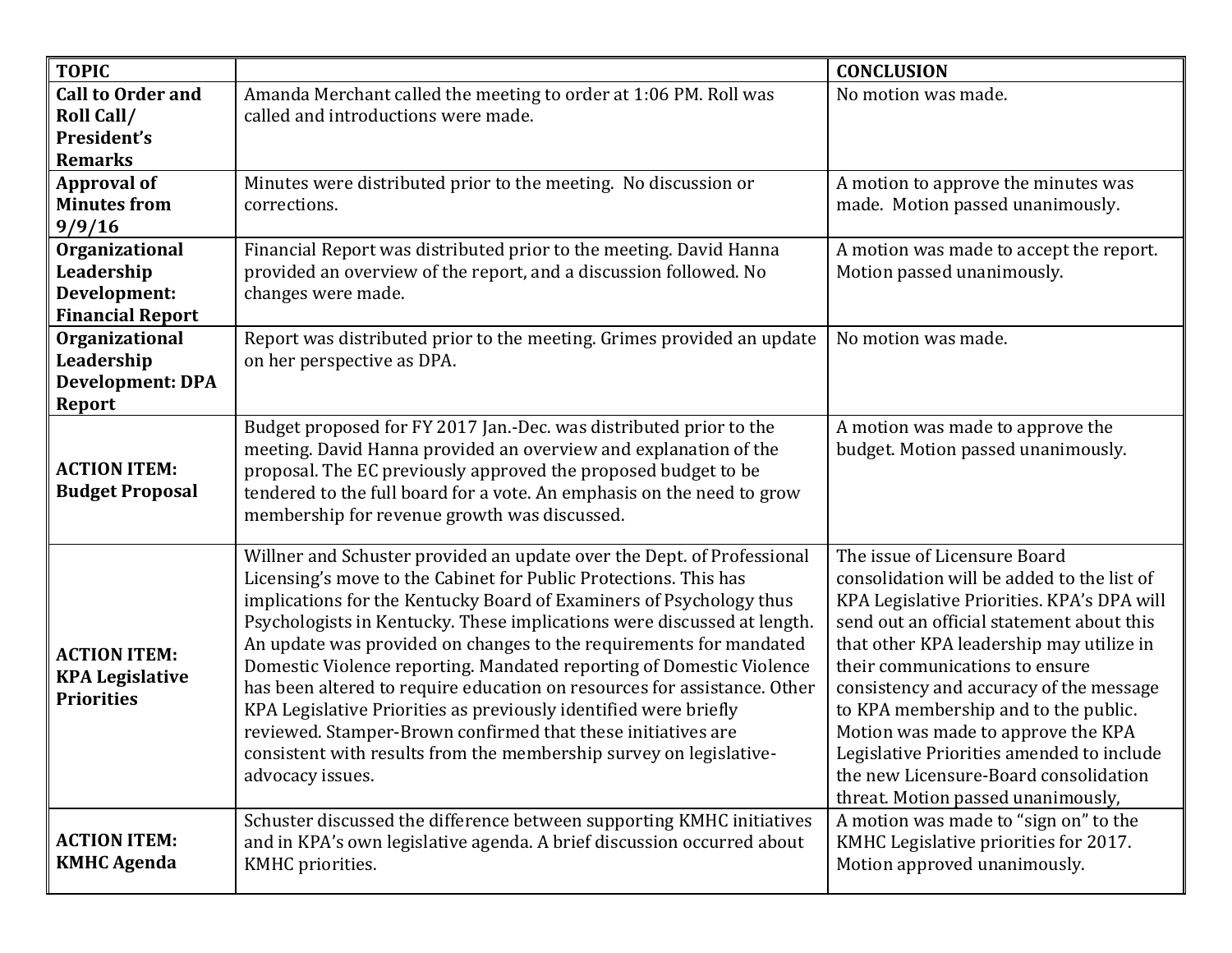| <b>ACTION ITEM:</b>         | Willner presented the Strategic view for second reading. A brief                                                                           | Motion to approve the Updated Strategic                       |
|-----------------------------|--------------------------------------------------------------------------------------------------------------------------------------------|---------------------------------------------------------------|
| <b>Updated Strategic</b>    | discussion occurred.                                                                                                                       | Plan was made. Motion passed                                  |
| Plan<br><b>ACTION ITEM:</b> |                                                                                                                                            | unanimously.                                                  |
| <b>Approval of</b>          | McBride reviewed Committee appointments and the appointment of<br>Russ as Secretary due to Shelton's election to President-Elect mid-term. | Motion to approve appointments. Motion<br>passed unanimously. |
| <b>Committee Chairs</b>     |                                                                                                                                            |                                                               |
| <b>EXECUTIVE</b>            | A discussion occurred about options for compensation (bonuses) for                                                                         | The EC will follow up by email. The ED                        |
| <b>SESSION:</b>             | KPA staff.                                                                                                                                 | evaluation will be submitted before the                       |
| <b>KPA Staff</b>            |                                                                                                                                            | end of December.                                              |
| Compensation                |                                                                                                                                            |                                                               |
| <b>DISCUSSION ITEM:</b>     | Merchant provided an overview of the role of the Personnel Task Force                                                                      | No motion was made.                                           |
| <b>Personnel Task</b>       | with specific focus on the possibility of a formal Advocacy position.                                                                      |                                                               |
| <b>Force Update</b>         |                                                                                                                                            |                                                               |
|                             | Willner provided an overview of proposed regulation revisions but                                                                          | No motion was made.                                           |
| <b>DISCUSSION ITEM:</b>     | discussion was tabled due to pending changes in licensure-board                                                                            |                                                               |
| <b>Regulations Update</b>   | oversight.                                                                                                                                 |                                                               |
|                             |                                                                                                                                            |                                                               |
|                             |                                                                                                                                            |                                                               |
| <b>DISCUSSION ITEM:</b>     | Grimes led a discussion about practice issues and the possible benefit of                                                                  | No motion was made.                                           |
| <b>PRACTICE ISSUES</b>      | a webinar that would summarize current trends and issues. It was                                                                           |                                                               |
| <b>WEBINAR</b>              | agreed that this would be beneficial.                                                                                                      |                                                               |
| <b>PROPOSAL</b>             |                                                                                                                                            |                                                               |
|                             | Merchant recognized outgoing Board Members, certificates were                                                                              | No motion was made.                                           |
|                             | presented, and they were thanked for their service.                                                                                        |                                                               |
|                             | Report was previously circulated. Board Members reviewed and                                                                               | No motion was made.                                           |
| <b>ED Report</b>            | discussed with author of report if warranted.                                                                                              |                                                               |
|                             | Report was previously circulated. Board Members reviewed and                                                                               | No motion was made.                                           |
| <b>DPA Report</b>           | discussed with author of report if warranted.                                                                                              |                                                               |
|                             | Report was previously circulated. Board Members reviewed and                                                                               | No motion was made.                                           |
| <b>Membership</b>           | discussed with author of report if warranted.                                                                                              |                                                               |
| <b>Report</b>               |                                                                                                                                            |                                                               |
|                             | Report was previously circulated. Board Members reviewed and                                                                               | No motion was made.                                           |
| <b>CE Report</b>            | discussed with author of report if warranted.                                                                                              |                                                               |
|                             | Reports were previously circulated. Board Members reviewed and                                                                             | No motion was made.                                           |
| <b>Quarterly Reports</b>    | discussed with author of report if warranted.                                                                                              |                                                               |